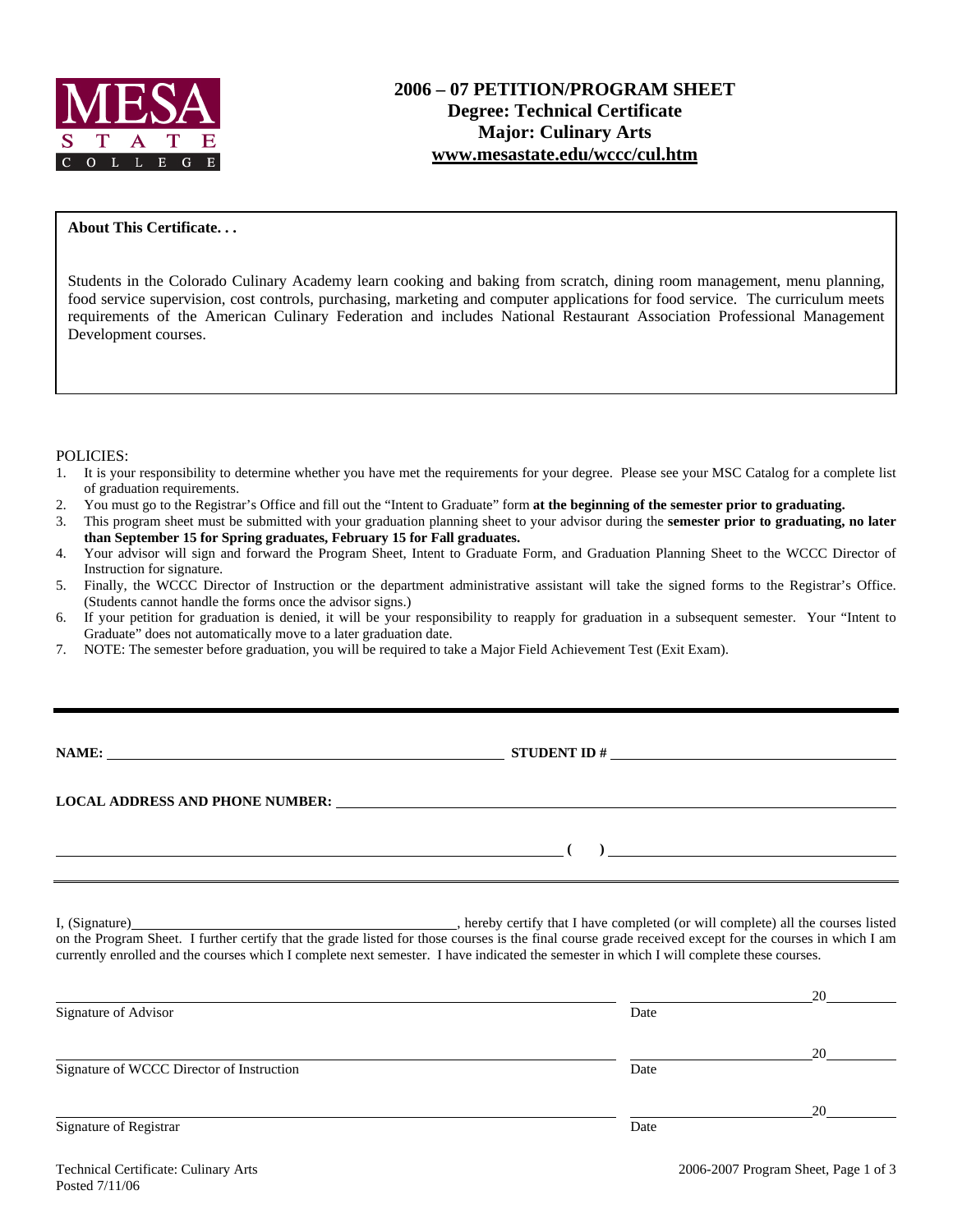- A cumulative grade point average of 2.0 or higher must be maintained for all courses taken and a "C" or better must be achieved in each course which comprises the area of emphasis or specialization for CUAR.
- It is recommended that students work closely with a faculty advisor when selecting appropriate courses and scheduling classes.

**Technical Certificate: Culinary Arts** (33 Semester Hours) Need a "C" or higher in each course.

| Course      | No. | Credit                                                                                 | Grade                                        | Term | Year | Trns/Subs                                        | Course                                                                                                        | No.    | Credit                                       | Grade | Term                                                       | Year | Trns/Subs |
|-------------|-----|----------------------------------------------------------------------------------------|----------------------------------------------|------|------|--------------------------------------------------|---------------------------------------------------------------------------------------------------------------|--------|----------------------------------------------|-------|------------------------------------------------------------|------|-----------|
| <b>CUAR</b> | 121 | $\blacksquare$                                                                         |                                              |      |      |                                                  | <b>CUAR</b>                                                                                                   | $-134$ | $\mathbf{1}$                                 |       |                                                            |      |           |
| <b>CUAR</b> | 122 | $\overline{1}$                                                                         |                                              |      |      |                                                  | <b>CUAR</b>                                                                                                   | -141   | $\blacksquare$                               |       |                                                            |      |           |
| <b>CUAR</b> | 123 | $\perp$                                                                                |                                              |      |      |                                                  | <b>CUAR</b>                                                                                                   | - 142  | $\frac{1}{2}$                                |       | <u> 1989 - Jan James James III, president populari pre</u> |      |           |
| <b>CUAR</b> | 124 | $\begin{array}{\begin{array}{\small \begin{array}{\small \end{array}}}} 1 \end{array}$ |                                              |      |      |                                                  | <b>CUAR</b>                                                                                                   | 143    | $\mathbf{1}$                                 |       |                                                            |      |           |
| <b>CUAR</b> | 131 | $\blacksquare$                                                                         |                                              |      |      |                                                  | <b>CUAR</b>                                                                                                   | 144    |                                              |       |                                                            |      |           |
| <b>CUAR</b> | 132 | $\mathbf{1}$                                                                           |                                              |      |      |                                                  | <b>CUAR</b>                                                                                                   | 155    | 2                                            |       |                                                            |      |           |
| <b>CUAR</b> | 133 |                                                                                        |                                              |      |      |                                                  |                                                                                                               |        |                                              |       |                                                            |      |           |
|             |     |                                                                                        |                                              |      |      |                                                  | Electives: Choose at least 19 semester hours from CUAR 136, CUAR 138, CUAR 156, CUAR 157, CUAR 161, CUAR 162, |        |                                              |       |                                                            |      |           |
|             |     |                                                                                        |                                              |      |      | CUAR 165, CUAR 233, CUAR 255, CUAR 256, CUAR 299 |                                                                                                               |        |                                              |       |                                                            |      |           |
| <b>CUAR</b> |     |                                                                                        |                                              |      |      |                                                  | <b>CUAR</b>                                                                                                   |        |                                              |       |                                                            |      |           |
| <b>CUAR</b> |     |                                                                                        |                                              |      |      |                                                  | <b>CUAR</b>                                                                                                   |        | <u> 1990 - Jan James James III (m. 1910)</u> |       |                                                            |      |           |
| <b>CUAR</b> |     |                                                                                        | <u> 1980 - Jan James James III (m. 1910)</u> |      |      |                                                  | <b>CUAR</b>                                                                                                   |        | <u> 1980 - Jan Barnett, fransk konge</u>     |       |                                                            |      |           |
| <b>CUAR</b> |     |                                                                                        |                                              |      |      |                                                  | <b>CUAR</b>                                                                                                   |        |                                              |       |                                                            |      |           |
| <b>CUAR</b> |     |                                                                                        |                                              |      |      |                                                  | <b>CUAR</b>                                                                                                   |        | <u> 1989 - Jan Barbara Barbara, man</u>      |       |                                                            |      |           |
| <b>CUAR</b> |     |                                                                                        |                                              |      |      |                                                  | <b>CUAR</b>                                                                                                   |        |                                              |       |                                                            |      |           |
| <b>CUAR</b> |     |                                                                                        |                                              |      |      |                                                  | <b>CUAR</b>                                                                                                   |        |                                              |       |                                                            |      |           |
| <b>CUAR</b> |     |                                                                                        |                                              |      |      |                                                  | <b>CUAR</b>                                                                                                   |        |                                              |       |                                                            |      |           |
|             |     |                                                                                        |                                              |      |      |                                                  |                                                                                                               |        |                                              |       |                                                            |      |           |

# **Technical Certificate: Culinary Arts** (33 Semester Hours)

## **Required Courses:**

CUAR 121 Introduction to Food Production CUAR 122 Introduction to Hot Foods CUAR 123 Introduction to Garde Manger CUAR 124 Food Production Applications CUAR 131 Vegetables, Starches, Pastas, Breakfast, and Short Order Cookery CUAR 132 Center of the Plate: Meat CUAR 133 Center of the Plate: Poultry, Fish CUAR 134 Food Production Applications II CUAR 141 Basic Baking Principles and Ingredients CUAR 142 Basic Yeast-Raised Products and Quick Breads CUAR 143 Cakes, Pies and Pastries, Cookies CUAR 144 Baking Applications CUAR 155 Applied Food Service Sanitation Choose 19 semester hours from the following: CUAR 136 Beverage Management CUAR 138 Dining Room Management CUAR 156 Nutrition for the Food Service Worker CUAR 157 Menu Planning CUAR 161 Cost Controls CUAR 162 Cost, Purchasing, Pricing CUAR 165 Computer Applications in the Food Service Industry CUAR 233 Advanced Line Preparation/Cookery CUAR 255 Food Service Supervision CUAR 256 Food Service Marketing CUAR 299 Internship